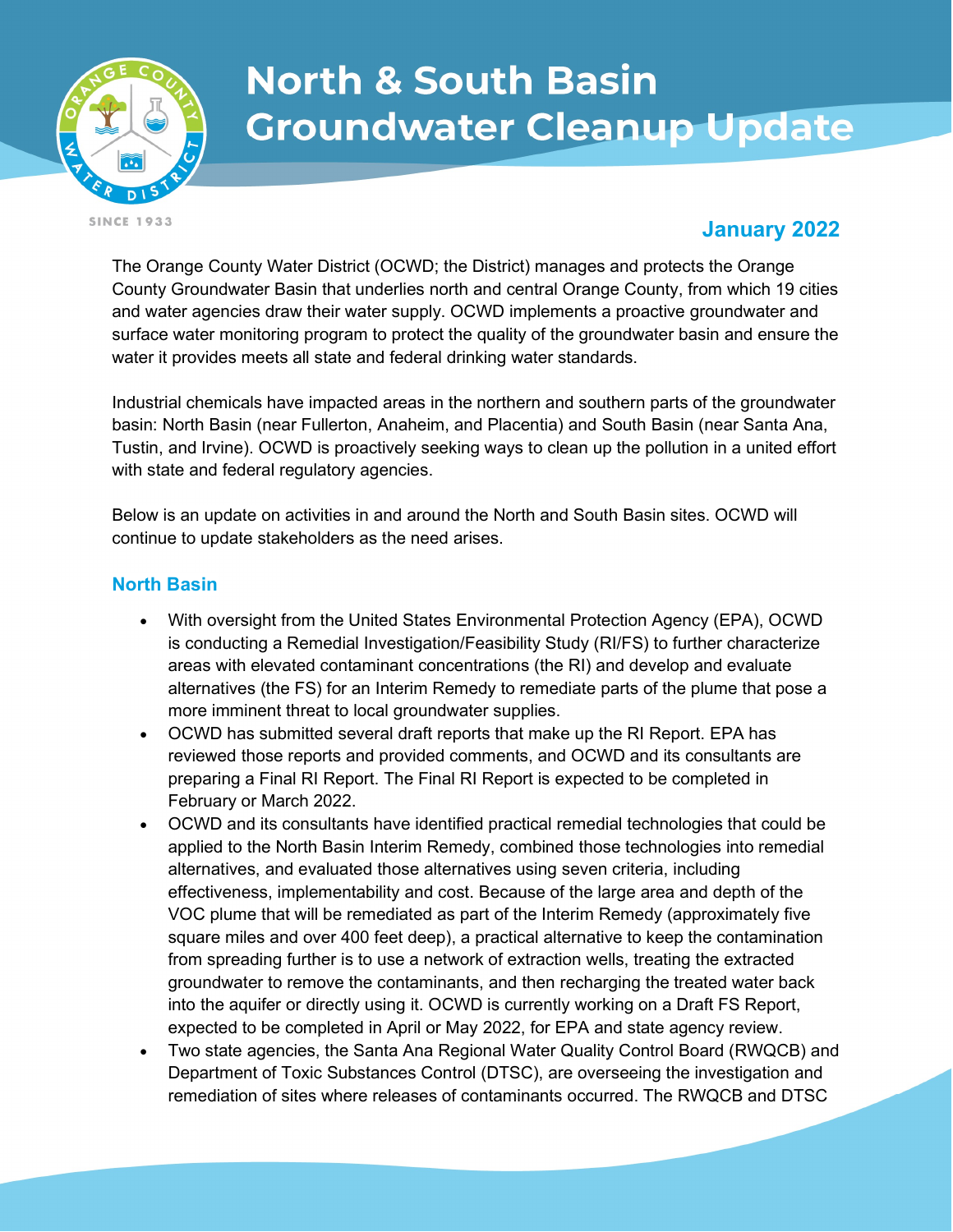oversee the work by responsible parties to investigate and eliminate sources of contamination, which is key to addressing the problem.

 EPA is conducting a Comprehensive RI to investigate parts of the plume that are outside the Interim Remedy Containment Area, where additional data are needed to delineate the extent of the contamination and determine if the Interim Remedy will need to be augmented by additional remediation. The initial work being conducted by EPA includes three to five adjacent monitoring wells (each completed at a different depth) at five locations (a total of 19 wells). To date, sixteen monitoring wells have been installed at four locations. Drilling and well construction at the fifth location is expected to be conducted this year. These monitoring wells will help define the boundaries and depth of the leading edge of the contaminant plume. Additional monitoring wells are planned, pending available funding.

## South Basin

- The remedial investigation phase of the South Basin Remedial Investigation/Feasibility Study (RI/FS) is complete, and the process has moved to the FS phase. Engineering Analytics, Inc. (EA), the District's RI/FS consultant, is conducting the FS to identify, develop, and evaluate potential remedial alternatives to address groundwater contamination in the South Basin area. The following activities have been completed or are being performed by EA in support of the FS:
	- $\circ$  Technologies for potential interim remedial measures were evaluated, and a draft technologies screening technical memo was prepared and submitted to the Technical Advisory Committee (TAC) for review in the first quarter of 2021. Review comments have been received and are being incorporated in the draft FS Report.
	- o A numerical groundwater flow model of the South Basin area was developed and was used to evaluate remedial alternatives.
	- $\circ$  A detailed evaluation of selected remedial alternatives technical memo, which included the groundwater modeling of alternatives, was completed and submitted to the TAC for review in the fourth quarter of 2021. Review comments have been received and are being incorporated in the draft FS Report.
	- $\circ$  The draft FS report is scheduled for submittal to the TAC in the first quarter of 2022.
- The TAC, comprising staff from the RWQCB, the State Water Board Division of Financial Assistance (DFA), and OCWD met to discuss comments on the draft technologies screening technical memo.
- South Basin documents may be accessed via OCWD's website (see link below) and are also available for public review at the following repositories:
	- o Santa Ana Public Library, 26 Civic Center Plaza, Santa Ana, CA 92701
	- o OC Library Heritage Park, 14361 Yale Avenue, Irvine, CA 92604
	- o Tustin Public Library, 345 East Main Street, Tustin, CA 92780

### Additional Information

For additional information, please contact Roy Herndon, chief hydrogeologist at rherndon@ocwd.com or (714) 378-3260.